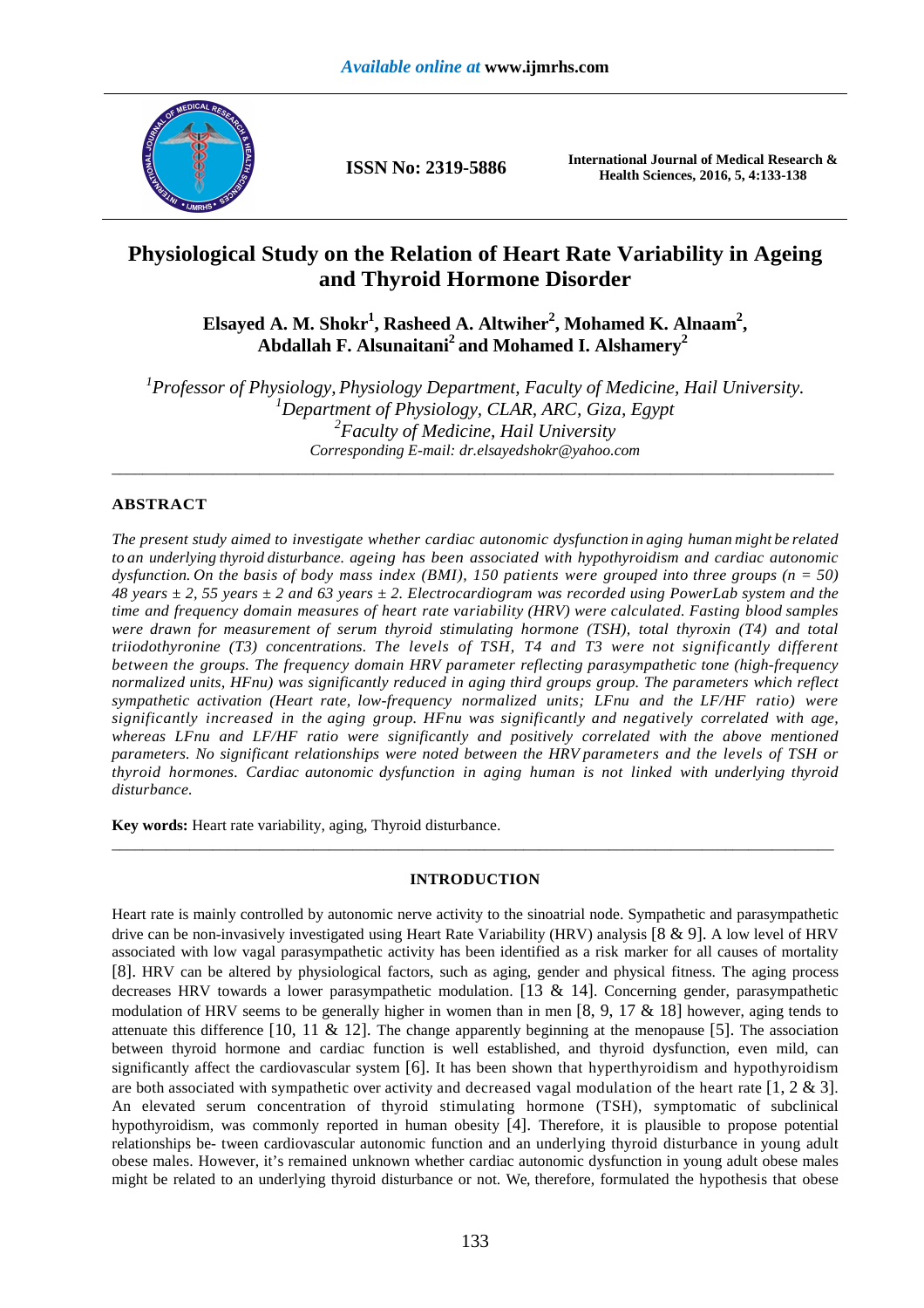young adult males, as compared with normal-weight counter- parts, will show cardiac autonomic dysfunction that is characterized by sympathetic dominance on the autonomic cardiovascular system, and that these differences would be associated with thyroid dysfunction. Heart rate variability (HRV), a measure of the continuous variations in heart rate, is a sensitive and non-invasive method that represents beat-to- beat control mechanisms mainly by the autonom- ic nerve supply to the sinoatrial (SA) node [8& 9]. In- creased HRV has been recognized as a factor that indicates a healthy heart with quickly response of autonomic nervous system and SA node to internal or external environmental changes [7, 10, 11 & 12]. In contrast, a reduced HRV measures could reflect an altered sympathovagal balance of the SA node. This altered balance is characterized by a sympathetic activation and by a reduced vagal tone which has been strongly related to the pathophysiology of several diseases, including cardiovascular system diseases [19 & 20].. The risk for altered cardiac autonomic function is significant in overweight and obese subjects. Previous studies using HRV methods to measure cardiovascular autonomic function have indicated that obese individuals have a significant reduction in parasympathetic activity and a significant increase in sympathetic modulation of cardiac function, indicating a shift in the sympathovagal balance towards sympa- thetic predominance  $[22 \& 23]$ . The aim of the present study was to identify the cardiac autonomic regulation in ageing human. 1HR: heart rate; SDNN: standard deviation of normal to normal intervals; RMSSD: root mean square of successive RR in- tervals difference; HFnu: high-frequency normalized units; LFnu: low-frequency normalized units; LF/HF: low frequency: high-frequency ratio; TSH: thyroid stimulating hormone; T4: thyroxin and T3: triiodothyronine in young and old human population.

*\_\_\_\_\_\_\_\_\_\_\_\_\_\_\_\_\_\_\_\_\_\_\_\_\_\_\_\_\_\_\_\_\_\_\_\_\_\_\_\_\_\_\_\_\_\_\_\_\_\_\_\_\_\_\_\_\_\_\_\_\_\_\_\_\_\_\_\_\_\_\_\_\_\_\_\_\_\_*

# **MATERIALS AND METHODS**

#### *Blood samples*

Blood samples were drawn from an antecubital vein into vacutainer tubes without anticoagulant in a sitting position. For serum collection, tubes were incubated in an upright position at room temperature for 15-30 min to allow clotting before centrifugation (10 minutes, 3000 rpm). Serum was immediately stored at –70*°C* until further analysis. Thyroid tests included TSH (normal rang 0.30-4.00 mIU/l), total thyroxin (T4; normal rang 4.4-11.6 µg/dl) and total triiodothyronine (T3; normal rang 0.69-2.02 ng/ml) were measured using commercial enzyme-linked immunosorbent assay kits (HU- MAN Diagnostics, Wiesbaden, Germany).

#### *Blood Pressure and HRV*

Blood pressure was measured using mercury sphygmomanometers. ECG was digitally recorded in a quiet room (ambient temperature 22*°C*) with subjects lying in a supine position for 5 minutes using a biological amplifier (Bio Amp Model MLA2540, ADInstruments, Bella Vista, Australia) connected to a data acquisition system (Powerlab Model ML856, ADInstruments, Bella Vista, Australia). Standard time and frequency domain measures of HRV were calculated using HRV module LabChart 7.1 software (ADInstru- ments, Bella Vista, Australia). Time domain measures included heart rate, standard error of normal to normal intervals (SDNN) and the root mean square of successive RR intervals difference (RMSSD). Analysis of the power spectra was performed on two frequency ranges, revealing a Low frequency (LF) component b e t w e e n and 0.15 Hz and a High frequency (HF) component between 0.15 and 0.40 Hz. The LF and HF measures were expressed in normalized units (LFnu and HFnu). The Low frequency: High frequency ratio (LF/HF), an estimate of sympathovagal balances in which a high ratio indicates greater sympathetic activity and a low ratio indicates greater parasympathetic activity, was also computed.

#### *Statistical Analysis*

All variables were reported as mean ± standard error of mean (SEM). Data were analyzed using a one-way ANOVA followed by Duncan's post hoc test. Pearson's correlation coefficient was used to evaluate the correlations between the parameters of HRV and anthropometric measurements and between the measures of TSH, T3 and T4 and the parameters of HRV. All statistical analyses were performed with the SPSS statistical package version 15.0 (SPSS Inc., Chica- go, IL, USA).

#### **RESULTS**

The mean values of age, hypertension, glucose, TSH and T3 &T4 levels in the three groups are presented in Table 1. The groups were different by age and significantly different were noted among groups for serum TSH, T4 and T3 concentrations ( $p > 0.05$ ). As shown in Table 1. Also, there were significantly different in their blood glucose and hypertension in three groups according to age.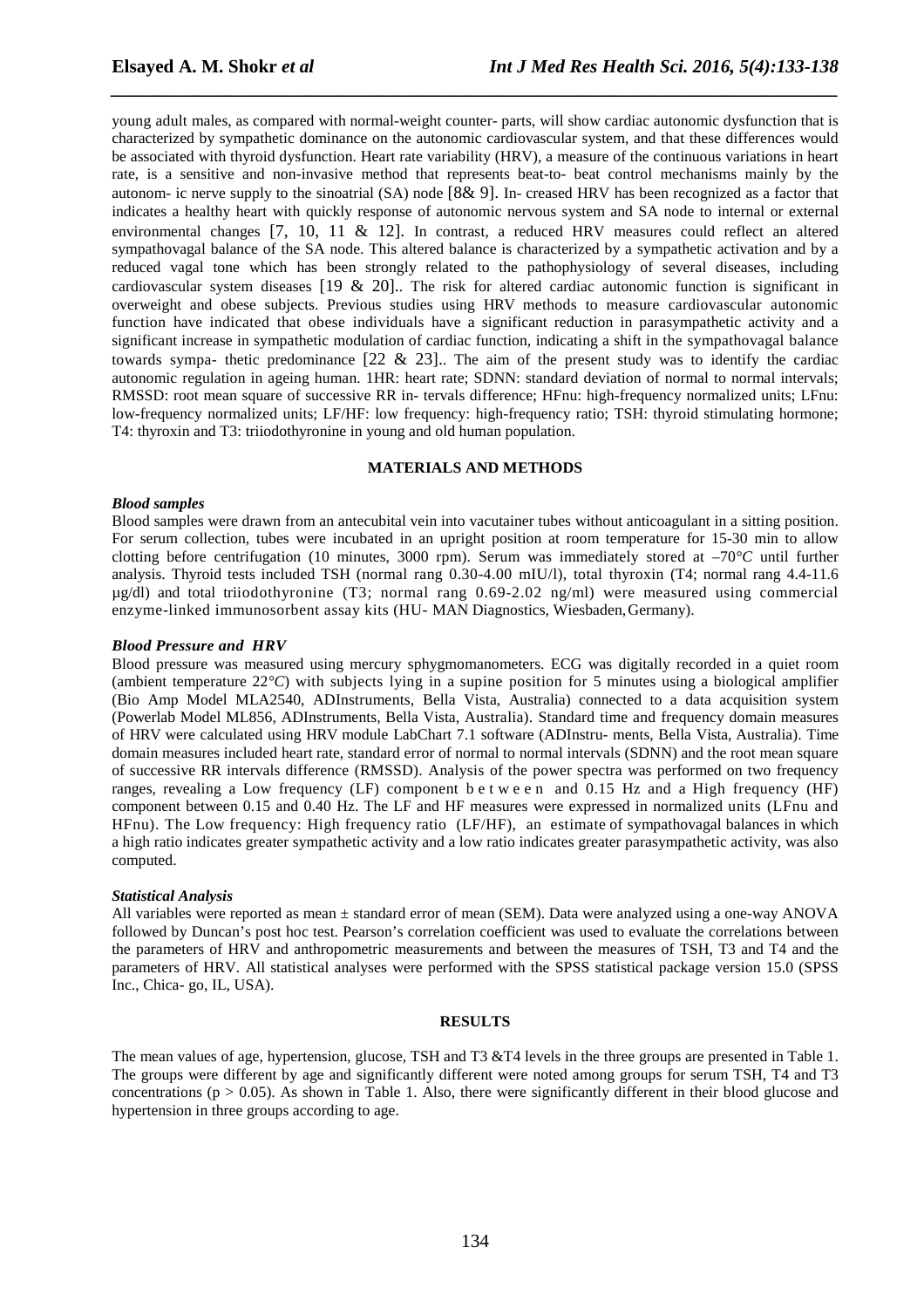| parameters    | I $(48 \text{ years})$                                                                                                                                                                                                                                                                                                                                      | $II(58 \text{ years})$ | III $(63 \text{ years})$ |
|---------------|-------------------------------------------------------------------------------------------------------------------------------------------------------------------------------------------------------------------------------------------------------------------------------------------------------------------------------------------------------------|------------------------|--------------------------|
| Age           | $48 \pm 0.41$                                                                                                                                                                                                                                                                                                                                               | $58 \pm 0.74$          | $63 \pm 0.82$            |
| Hypertension  | $152 \pm 0.24$                                                                                                                                                                                                                                                                                                                                              | $159 \pm 0.26$         | $160 \pm 0.75$           |
| Glucose       | $7.31 \pm 0.51$                                                                                                                                                                                                                                                                                                                                             | $8.23 \pm 0.63$        | $9.54 + 0.29$            |
| TSH (IU/ml)   | $1.8 \pm 0.12$                                                                                                                                                                                                                                                                                                                                              | $1.52 + 0.56$          | $1.45 \pm 0.18$          |
| $T3$ (pmol/l) | $1.62 \pm 0.74$                                                                                                                                                                                                                                                                                                                                             | $2.11 \pm 0.21*$       | $2.22 \pm 0.36^*$        |
| $T4$ (pmol/l) | $12.22 \pm 0.89$                                                                                                                                                                                                                                                                                                                                            | $12.98 + 0.85$         | $13.11 + 0.71*$          |
| Ratio T3/T4   | $0.13 \pm 0.83$                                                                                                                                                                                                                                                                                                                                             | $0.16 \pm 0.24*$       | $0.17 + 0.51*$           |
|               | $\mathcal{L}$ $\mathcal{L}$ $\mathcal{L}$ $\mathcal{L}$ $\mathcal{L}$ $\mathcal{L}$ $\mathcal{L}$ $\mathcal{L}$ $\mathcal{L}$ $\mathcal{L}$ $\mathcal{L}$ $\mathcal{L}$ $\mathcal{L}$ $\mathcal{L}$ $\mathcal{L}$ $\mathcal{L}$ $\mathcal{L}$ $\mathcal{L}$ $\mathcal{L}$ $\mathcal{L}$ $\mathcal{L}$ $\mathcal{L}$ $\mathcal{L}$ $\mathcal{L}$ $\mathcal{$ |                        |                          |

**Table 1: Mean values of age, hypertension, glucose, TSH and T3 &T4 levels in the three groups** 

*\_\_\_\_\_\_\_\_\_\_\_\_\_\_\_\_\_\_\_\_\_\_\_\_\_\_\_\_\_\_\_\_\_\_\_\_\_\_\_\_\_\_\_\_\_\_\_\_\_\_\_\_\_\_\_\_\_\_\_\_\_\_\_\_\_\_\_\_\_\_\_\_\_\_\_\_\_\_*

*\*Significantly different from normal- weight group, p < 0.05.* 

The present study showed that significant different between all parameters of heart rate; SDNN: standard deviation of normal to normal intervals; RMSSD: root mean square of successive RR intervals difference; HFnu: highfrequency normalized units; LFnu: low-frequency normalized units; LF/HF: low frequency/high-frequency ratio in group one and groups two and three. Also, there were significant different between group one and groups two and three in the heart rate, blood pressure systole and diastole as shown in table 2. The differences in HRV variables among the three groups. HF component, expressed in normalized units, was significantly higher in the second and third groups when compared with the first group. Also, the LF component was higher in the second and third groups when compared with the first group. Thus, the LF/HF ratio, which is thought to express the sympathetic and parasympathetic balance, was significantly higher in the second and third groups when compared with the first group indicated the sympathetic predominance over parasympathetic in these groups. Time domain HRV indices (i.e. SDNN and RMSSD) were only numerically higher in the second and third groups when compared with the first group. the heart rate was significantly higher in the second and third groups when compared with the first group as shown in Table 2.

**Table 2: Mean values of heart rate, blood pressure and heart rate variability parameters in the three groups** 

| parameters                       | I $(48 \text{ years})$ | $II(58 \text{ years})$ | III $(63 \text{ years})$ |  |
|----------------------------------|------------------------|------------------------|--------------------------|--|
| HR (bpm)                         | $66.8 + 2.0$           | $66.2 + 2.7$           | $75.6 \pm 2.9*$          |  |
| Blood pressure, systolic (mmHg)  | $152 + 0.24$           | $159 + 0.26$           | $160 \pm 0.75$           |  |
| Blood pressure, diastolic (mmHg) | $99.1 \pm 0.25$        | $100.2 + 0.42*$        | $103.3 \pm 0.91*$        |  |
| SDNN (ms)                        | $55.6 \pm 0.18$        | $59 + 0.18$            | $65.7 + 0.14$            |  |
| RMSSD (ms)                       | $62.3 + 0.24$          | $65.2 + 0.54*$         | $71.1 + 0.82**$          |  |
| LFnu                             | $45.5 + 0.84$          | $56.2 + 0.92*$         | $63.3 + 0.44**$          |  |
| HFnu                             | $62.6 \pm 0.28$        | $67.4 \pm 0.43*$       | $72.5 + 0.12**$          |  |
| <i>LF/HF</i>                     | $0.72 + 0.14$          | $0.83 + 0.28$          | $0.87 \pm 0.47**$        |  |

*<sup>\*</sup>Significantly different from normal- weight group, p < 0.05.* 

Table 3 shows the correlation between parameters of HRV and TSH and thyroid hormones. HFnu was significantly and negatively correlated in the second and third groups when compared with the first group, whereas LFnu and LF/HF ratio were significantly and positively correlated with the above mentioned parameters. No significant relationships were noted between any of the HRV variables and the thyroid hormones or TSH levels in the second and third groups when compared with the first group.

**Table III. Correlation between parameters of heart rate variability and thyroid parameters in the three groups** 

| Groups/ parameters | I $(48 \text{ years})$ |                | $\Pi$ (58 years) |          | $(63 \text{ years})$<br>Ш |                |            |                |                |
|--------------------|------------------------|----------------|------------------|----------|---------------------------|----------------|------------|----------------|----------------|
|                    | <b>TSH</b>             | T <sub>4</sub> | T <sub>3</sub>   | TSH      | T <sub>4</sub>            | T <sub>3</sub> | <b>TSH</b> | T <sub>4</sub> | T <sub>3</sub> |
| HR (bpm)           | 0.093                  | 0.049          | 0.048            | 0.123    | 0.059                     | 0.058          | 0.159      | 0.055          | 0.061          |
| <b>SDNN</b>        | 0.043                  | 0.344          | 0.036            | $-0.051$ | $-0.357$                  | $-0.052$       | $-0.074$   | $-0.355$       | $-0.054$       |
| <b>RMSSD</b>       | 0.04                   | 0.241          | 0.122            | $-0.05$  | $-0.255$                  | $-0.133$       | $-0.06$    | $-0.266$       | $-0.152$       |
| LFnu               | 0.031                  | 0.039          | 0.075            | $-0.035$ | 0.040                     | $-0.080$       | $-0.038$   | 0.043          | $-0.083$       |
| HFnu               | 0.005                  | 0.073          | 0.152            | 0.006    | 0.080                     | 0.164          | 0.007      | 0.081          | 0.170          |
| LF/HF              | 0.021                  | 0.058          | 0.155            | 0.022    | 0.061                     | 0.165          | 0.025      | 0.065          | 0.172          |

#### **DISCUSSION**

Thyroid disease is common in the general population and the prevalence increases with age [15]. Hypothyroidism is the most common thyroid disorder in the adult population, especially in older women. It is usually autoimmune in origin, presenting as either primary atrophic hypothyroidism or Hashimoto's thyroiditis [16]. The aim of the present study was to identify the cardiac autonomic regulation in ageing human. <sup>1</sup>HR: heart rate; SDNN:

standard deviation of normal to normal intervals; RMSSD: root mean square of successive RR intervals difference; HFnu: high-frequency normalized units; LFnu: low-frequency normalized units; LF/HF: low frequency: highfrequency ratio; TSH: thyroid stimulating hormone; T4: thyroxin and T3: triiodothyronine. Several authors have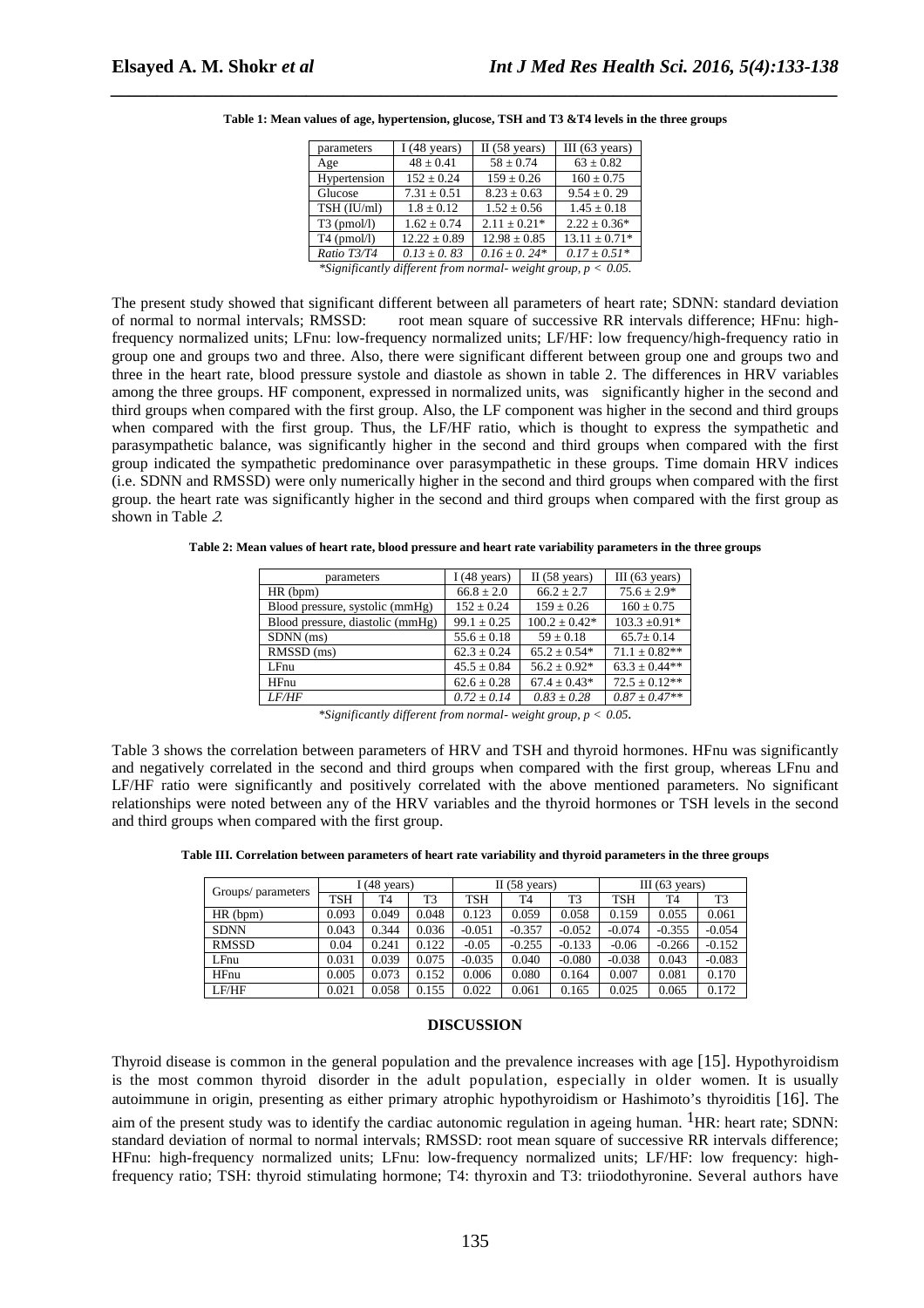observed normal, reduced or elevated thyroid hormones and TSH baseline concentrations in adult individuals  $[21, 8 \& 9]$ . The mean serum levels of TSH, as well as the levels of thyroid hormones (TT3 and TT4) were not significantly different between the groups in this study. also, there were observed different between circulating TSH and thyroid hormone levels and the body compositions. Significantly higher in the second and third groups when compared with the first group indicated the sympathetic predominance over parasympathetic in these groups.TSH: thyroid stimulating hormone; T4: thyroxin; T3: triiodothyronine; Significantly higher in the second and third groups when compared with the first group TSH: thyroid stimulating hormone; T4: thyroxin; T3: triiodothyronine to examine relationships between cardiac autonomic function and the thyroid status. Our main findings were: an increase in age was accompanied with increase in heart rate and low HRV indicating an increased sympathetic and a reduced vagal modulation of sinus node. Thyroid parameters and the cardiac autonomic dysfunction which observed in age human population. Power spectrum analysis of HRV can estimate the state of sympathovagal balance modulating SA node activity  $[8 \& 9]$ . In addition to the RR interval, the normalized powers of the LF and HF components (LFnu and HFu) of the HRV appear to be the most sensitive markers on an individual basis for sympathetic and vagal modulations, respectively [8 & 9]. As well, higher values of LF/HF ratio indicate a more sympathetically driven cardiovascular system  $[24, 8 \& 9]$ . In the current study it was shown that the LF/HF ratio, in addition to the LFnu component, was higher in the second and third groups when compared with the first group, indicating a shift in the sympathovagal balance toward an increment in sympathetic activation. Further, results of the present study show a lower parasympathetic activity in the second and third groups when compared with the first group as reflected by a significantly lower HFnu component. Obviously, sympathetic activation and diminished paraympathetic nervous system activity results in heart rate acceleration the second and third groups when compared with the first group. These results are in keeping with the results of previous investigators who found that obesity is related to sympathovagal imbalance characterized by depressed parasym- pathetic tone and increased sympathetic activity  $[25, 26, 27, 8, 8, 9]$ . Interestingly, their differences were observed in HRV indices in the second and third groups when compared with the first group. This finding expresses the fact that progression from young adult human is associated with changes in autonomic regulation of the cardiovascular system in the second and third groups when compared with the first group. Our finding is in agreement with that of [18]., who observed no differences in HRV measures between the children and age. Researchers have reported significant improvement in autonomic cardiac modulation through a shift toward greater vagal tone with diet-induced weight loss and exercise  $[28, 29, 29, 32]$ . Therefore, interventions to increase HRV in overweight subjects, such as exercise therapy or dieting, may enhance vagal tone and thereby decrease their susceptibility to cardiac autonomic dysfunction. Our findings are in agreement with [33  $\&$  31]. who found no difference in serum TSH between euthyroid obese subjects and the control group. Our findings are also consistent with the previous observations of [29 & 30]. who described no associations between TSH and body composition among euthyroid young men. However, in con- trast, other authors found that in euthyroid adults without a history of thyroid disease, In our study, all subjects were actually in a euthyroid state as the concentrations of TSH, T3 and T4 were within the normal range in all groups. This might be a potential elucidation for the lack of associations between TSH and the parameters of body compositions in this study as the associations with TSH in other studies can be caused by subclinical thyroid dysfunction [30]. Additionally, the lack of associations between thyroid hormones and age can be explained by that peripheral tissue metabolism of thyroid hormones was affected by age [10& 11]..Similarly with our observations for body composition, all the measured HRV variables were correlated with the TSH, T3 and T4 levels. Therefore, it is evident from the present study that alteration in the cardiovascular autonomic function in the second and third groups when compared with the first group was linked to the levels of thyroid hormones and TSH. However, hypothyroidism and hyperthyroidism have been associated with sympathetic over activity on the autonomic cardiovascular system  $[8 \& 9]$ . The present study illustrate a relationship between cardiac autonomic dysfunction and thyroid profile in age human population, the association of age and a shift in cardiac sympathovagal balance towards a more sympathetic state older human. One can hypothesize that age might be associated with increases in many hormonal and metabolic parameters that may cause increased sympathetic activity and decreased parasympathetic activity. For example insulin resistance, elevated cate- cholamine levels and the degree of hyperlipi- demia have also been proposed as potential mechanisms underlying the association between ageing human and cardiac autonomic dysfunction [19, 8 & 9].

*\_\_\_\_\_\_\_\_\_\_\_\_\_\_\_\_\_\_\_\_\_\_\_\_\_\_\_\_\_\_\_\_\_\_\_\_\_\_\_\_\_\_\_\_\_\_\_\_\_\_\_\_\_\_\_\_\_\_\_\_\_\_\_\_\_\_\_\_\_\_\_\_\_\_\_\_\_\_*

The aim of the present study was to identify the cardiac autonomic regulation in ageing human. 1HR: heart rate; SDNN: standard deviation of normal to normal intervals; RMSSD: root mean square of successive RR in- tervals difference; HFnu: high-frequency normalized units; LFnu: low-frequency normalized units; LF/HF: low frequency: high-frequency ratio; TSH: thyroid stimulating hormone; T4: thyroxin and T3: triiodothyronine in young and old human population.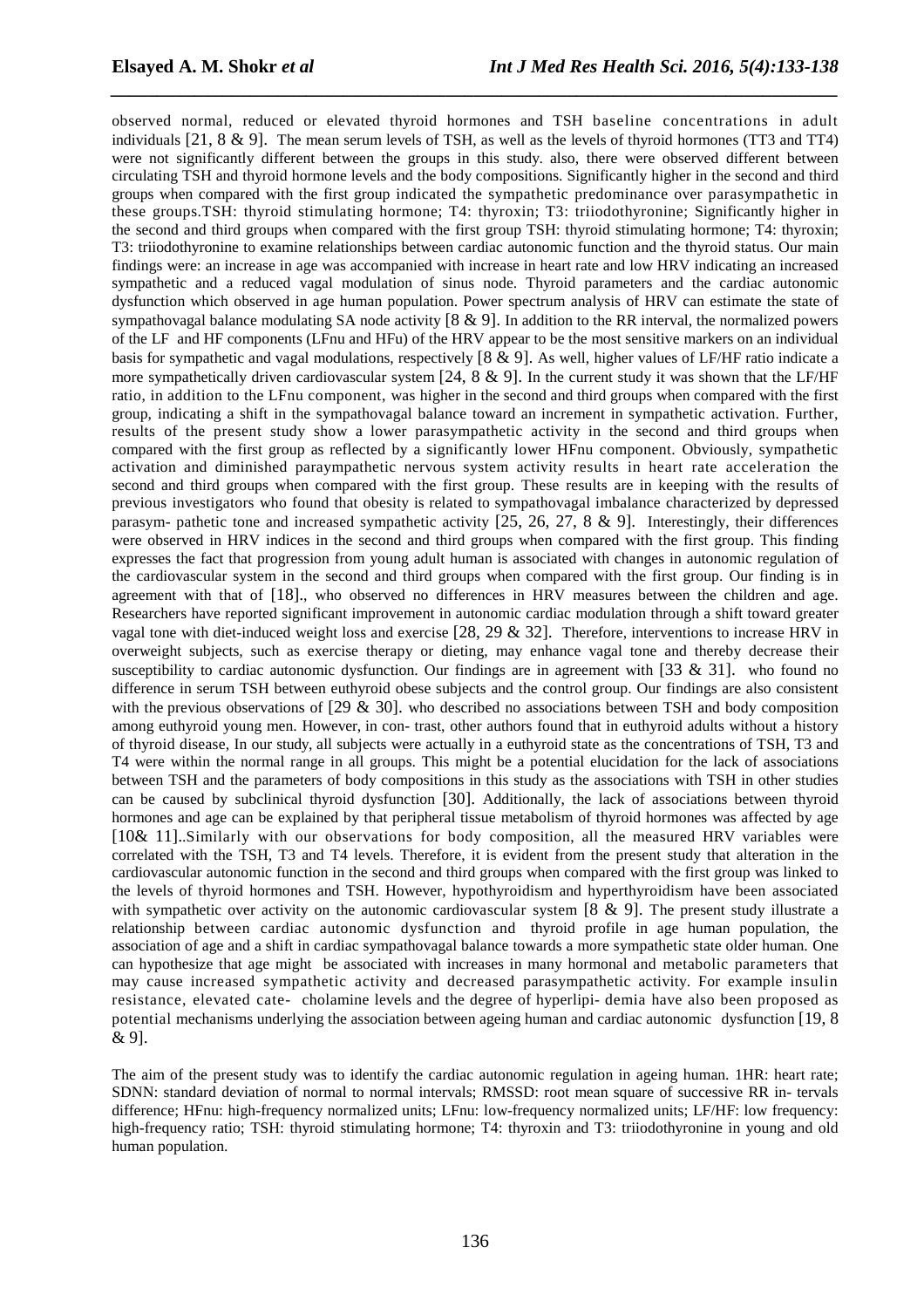# **CONCLUSION**

*\_\_\_\_\_\_\_\_\_\_\_\_\_\_\_\_\_\_\_\_\_\_\_\_\_\_\_\_\_\_\_\_\_\_\_\_\_\_\_\_\_\_\_\_\_\_\_\_\_\_\_\_\_\_\_\_\_\_\_\_\_\_\_\_\_\_\_\_\_\_\_\_\_\_\_\_\_\_*

We conclude that alteration of thyroid hormones is a common feature in aging. Further study is needed to compare thyroid hormone levels and present study was to identify the cardiac autonomic regulation in ageing human. 1HR: heart rate; SDNN: standard deviation of normal to normal intervals; RMSSD: root mean square of successive RR intervals difference; HFnu: high-frequency normalized units; LFnu: low-frequency normalized units; LF/HF: low frequency: high-frequency ratio; TSH: thyroid stimulating hormone; T4: thyroxin and T3: triiodothyronine in young and old human population. This study showed that the above parameters were significantly higher in the second and third groups when compared with the first group indicated the sympathetic predominance over parasympathetic in these groups.

## **Acknowledgements**

We are grateful to physiology department Faculty of Medicine Hail University, for their support with instruments for analysis of blood samples and funding.

### **REFERENCES**

[1] Avogaro P, Crepaldi G, Enzi G, Tiengo A. Association of hyperlipe- demia, diabetes mellitus, and mild obesity. Acta Diabetol Lat, 1967,

[2] Bernal J, Refetoff S. The action of thyroid hormone.Clin Endocrinol 1977; 6: 227-49.

[3] Briscoe VJ, Davis SN. Hypoglycemia in type 1 and type 2 diabetes: physiology, pathophysiology, and management. Clin Diabetes 2006; 24: 115-21.

[4] Cacciatori V, Gemma Ml, Bellavere F, Castello R, De Gregori Me, Zoppini G, Thomaseth K, Moghetti P, Muggeo M. Power spectral analysis of heart rate in hypothyroidism. Eur J Endocrinol 2000; 143: 327-333.

[5] Chen Jl, Chiu Hw, Tseng Yj, Chu Wc. Hyperthy- roidism is characterized by both increased sym- pathetic and decreased vagal modulation of heart rate: evidence from spectral analysis of heart rate variability. Clin Endocrinol (Oxf) 2006; 64: 611-616.

[6] Chethan Ha, Niranjan M, Basavaraju K. Compara- tive study of heart rate variability in normal and obese young adult males. Int J Biol Med Res 2012; 3: 1621-1623.

[7] Cini G, Carpi A, Mechanick J, Cini L, Camici M, Galetta F, Giardino R, Russo Ma, Iervasi G. Thyroid hormones and the cardiovascular system: patho- physiology and interventions. Biomed Pharma- cother 2009; 63: 742-753.

[8] ELSayed A. M. Shokr (2015) Effect of exam stress on heart rate variability parameters in healthy students Egypt. Acad. J. Biolog. Sci., 7(1) (2015) Egyptian Academic Journal of Biological Sciences C. Physiology & Molecular BiologyISSN 2090-0767 (2015)

[9] ELSayed A. M. Shokr (2015) Effect of radiation on Heart Rate Variability changes in healthy youth Egypt. Acad. J. Biolog. Sci., 7(1) (2015) Egyptian Academic Journal of Biological Sciences C. Physiology & Molecular BiologyISSN 2090-0767 (2015)

[10]Elsayed A. M. Shokr, et al., (2016). Chronic Renal Failure Associated with Heavy Metal Contamination of Drinking Water in Hail, KSA. Global Advanced Research Journal of Medicine and Medical Sciences (ISSN: 2315- 5159) Vol. 5(1) pp. 006-013, January, 2016 Available online http://garj.org/garjmms Copyright © 2016 Global Advanced Research Journals

[11]Elsayed A. M. Shokr, et al., (2016). Effect of Ageing on Diabetes Mellitus and Hypertension. International Journal of Current Research, Vol. 8, Issue, 04, pp. xxxxxx-xxxxxxxxx, April, 2016

[12]Elsayed A. M. Shokr, et al., (2016). Effect of Thyroid Hormone Disorder on Diabetes Mellitus and Hypertension. International Journal of Current Research, Vol. 8, Issue, 04, pp. xxxxxx-xxxxxxxxx, April, 2016

[13]Emdin M, Gastaldelli A, Muscelli E, Macerata A, Na- Tali A, Camastra S, Ferrannini E. Hyperinsulinemia and autonomic nervous system dysfunction in obesity: effects of weight loss. Circulation 2001; 103: 513-519.

[14]Guh Dp, Zhang W, Bansback N, Amarsi Z, Birming- Ham Cl, Anis Ah. The incidence of co-morbidities related to obesity and overweight: a systematic review and meta-analysis. BMC Public Health 2009; 25: 88.

[15]Hegedus L, Perrild H, Poulsen LR, et al. The deter- mination of thyroid volume by ultrasound and its relationship to body weight, age, and sex in normal subjects. J Clin Endocrinol Metab 1983; 56: 260-3.

[16] Kamel HK. Hypothyroidism in the elderly. Clin Geriatr 1999; 7: 1070-389.

[17]Katzmarzyk Pt, Jenssen I. The economic costs asso- ciated with physical inactivity and obesity in Canada: An update. Can J App Physiol 2004; 29: 90-115.

[18]Kaufman Cl, Kaiser Dr, Steinberger J, Kelly As, Dengel Dr. Relationships of cardiac autonomic function with metabolic abnormalities in childhood obesity. Obesity (Silver Spring) 2007; 15: 1164- 1171.

[19]Kim Ja, Park Yg, Cho Kh, Hong Mh, Han Hc, Choi Ys, Yoon D. Heart rate variability and obesity in- dices: emphasis on the response to noise and standing. J Am Board Fam Pract 2005; 18: 97- 103.

[20]Kimura T, Matsumoto T, Akiyoshi M, Owa Y, Miyasaka N, Aso T, Moritani T. Body fat and blood lipids in